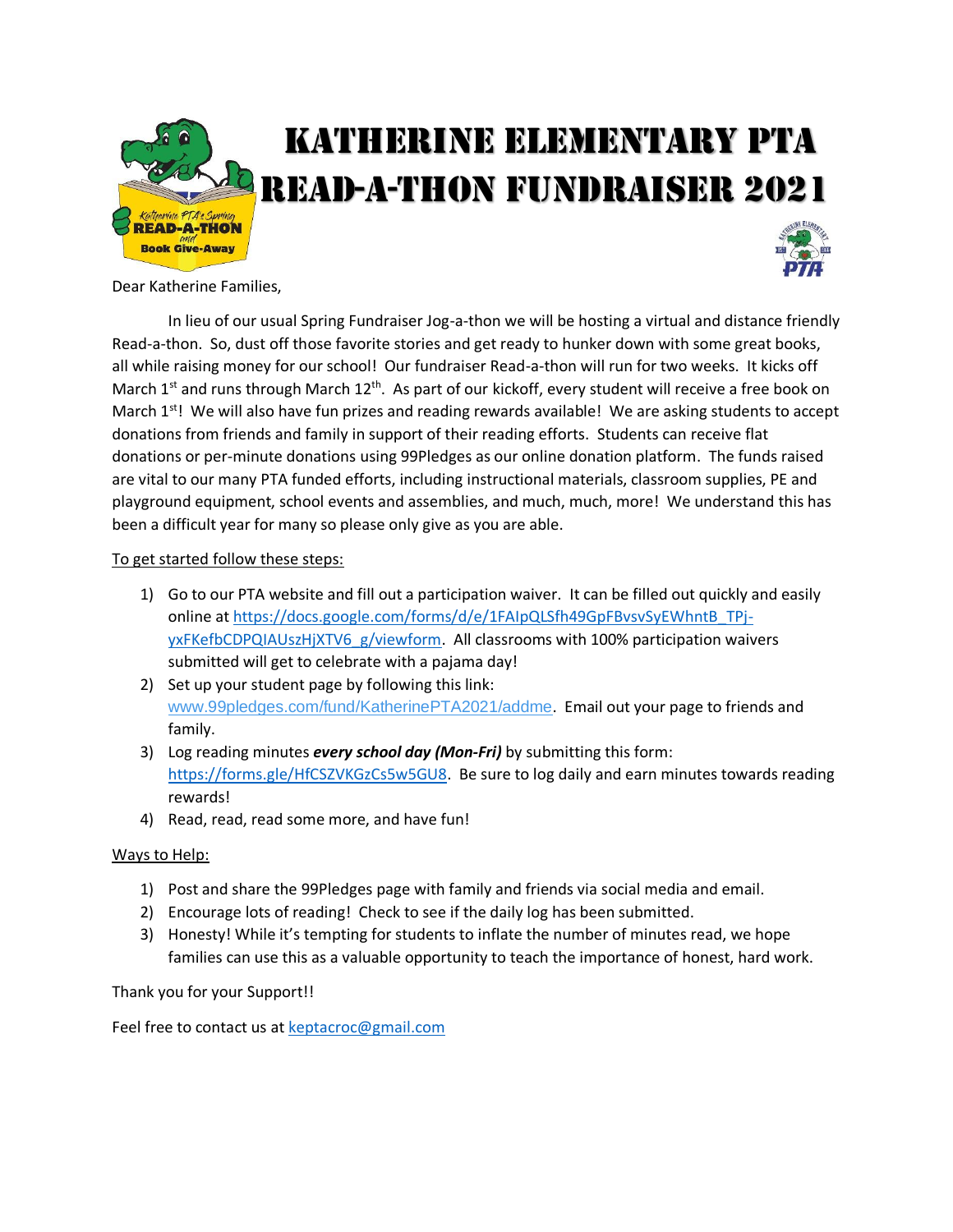## Reading Rewards!

To encourage reading we have included some fun rewards for students! Students can earn rewards by reaching the money raised goal *or* by meeting the additional minutes read. It does not have to be both. For each reward tier reached students also receive tickets into the Prize Drawing. Due to the individualized nature of a read-a-thon, siblings are not able to combine donations or minutes to reach higher prize tiers. See additional details below.

| <b>Reading Rewards</b>                                                                                          |                                                | <b>Money Raised</b> |            | <b>Minutes Read per Grade Level</b> |                |                |
|-----------------------------------------------------------------------------------------------------------------|------------------------------------------------|---------------------|------------|-------------------------------------|----------------|----------------|
|                                                                                                                 |                                                |                     |            | TK-1st                              | 2nd-4th        | 5th-6th        |
|                                                                                                                 | <b>Bookmark</b><br>Prize Drawing Ticket*       | \$40.00             | and<br>/or | 150<br>minutes                      | 250<br>minutes | 350<br>minutes |
| Red Ontrige Green Blue Purple Black                                                                             | <b>Multicolor Pen</b><br>Prize Drawing Ticket* | \$60.00             | and<br>/or | 200<br>minutes                      | 300<br>minutes | 400<br>minutes |
| w                                                                                                               | Emoji Sharpener<br>Prize Drawing Ticket*       | \$100.00            | and<br>/or | 300<br>minutes                      | 400<br>minutes | 500<br>minutes |
| inaar aasig maaaras<br>- poost markings<br><b>Taaring page</b><br>between packing a several<br>ump anticipas me | <b>Animal Eraser</b><br>Prize Drawing Ticket*  | \$200.00            | and<br>/or | 500<br>minutes                      | 600<br>minutes | 700<br>minutes |

\*Earn 1 Prize Drawing Ticket per category with a total of 2 tickets per tier if both the money is raised *and* the additional minutes are read. So, if "Student A" is a 1st grader who raises \$200 *and* reads 500 additional minutes they earn a total of 8 Prize Drawing Tickets, 2 for each tier. All other prizes are not cumulative and only 1 prize per tier is earned regardless of if it is reached by monies raised or additional minutes read. Meaning "Student A" will also receive 1 bookmark, 1 multicolor pen, 1 emoji sharpener, and 1 animal eraser along with their 8 drawing tickets.